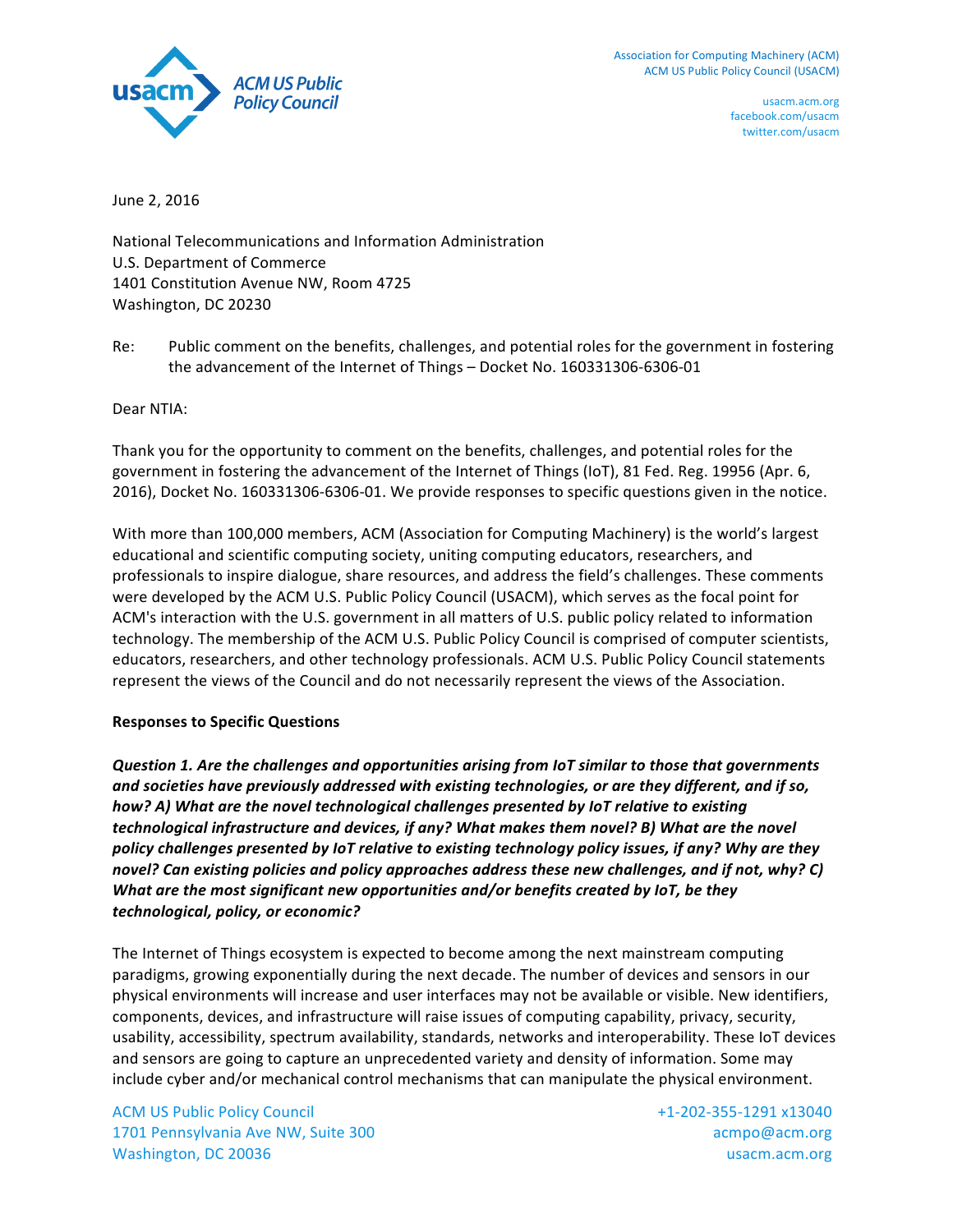

The understated presence of many data collection points combined with ongoing advancements in the ability to correlate this data into meaningful information exceeds the opportunities and risks associated with the capabilities of past technologies. New concerns will involve the responsible use and protection of the data collected, as well as the creation of privacy paradigms that adapt to the ubiquity of loT environments and user preferences. These concerns are expanded and complicated because IoT systems can and do operate across borders creating challenges for protecting the broader integrity of IoT systems and individual privacy. Fostering and leveraging cooperation among governments and the private sector is vital to achieving an innovative and resilient IoT ecosystem (see Question 20).

The large-scale pervasiveness of the IoT environment and the continuous interaction involved will bring about novel technological challenges. Among these challenges lie new and powerful concerns with privacy and security (see Questions 16 and 17).

# *Question 2. The term "Internet of Things" and related concepts have been defined by multiple*  organizations, including parts of the U.S. Government such as NIST and the FTC, through policy briefs and reference architectures. What definition(s) should we use in examining the IoT landscape and why? What is at stake in the differences between definitions of IoT? What are the strengths and limitations, if any, associated with these definitions?

The different interpretations of IoT and what it encompasses reflect the continuing development and evolution of IoT systems and technologies. At least three government agencies – the FTC, FBI, and NIST – agree that interconnectedness is a primary characteristic of IoT and related systems. The agencies' definitions involve a level of interaction among the "things" that they respectively consider part of loT or related concepts. The agencies also incorporate networked connectivity as part of this interconnectedness. Differences lie, however, with the nature of the connectivity and networked systems and whether connectivity needs to be automatic. They also differ in their interpretations of the scope of IoT and overlapping concepts.

In 2015, the FTC released a staff report titled: "Internet of Things: Privacy & Security in a Connected World."<sup>1</sup> The report outlined consumer risks and benefits associated with IoT. The report used the term IoT "to refer to 'things' such as devices or sensors - other than computers, smartphones, or tablets that connect, communicate or transmit information with or between each other through the Internet."<sup>2</sup> The scope of the report was limited to consumer-related technologies. The agency stated that the report did not cover IoT technologies involved in business contexts.

The FBI addressed IoT in a public service announcement for homeowners and businesses about cybersecurity risks associated with IoT. For this warning, the FBI considered IoT as "any object or device, which connects to the Internet to automatically send and/or receive data."<sup>3</sup> By referring to "any," the

<u> 1989 - Jan Samuel Barbara, margaret e</u>

 $1$  FTC Staff Report: Internet of Things: Privacy & Security in a Connected World (2015), https://www.ftc.gov/system/files/documents/reports/federal-trade-commission-staff-report-november-2013 workshop-entitled-internet-things-privacy/150127iotrpt.pdf<br>
<sup>2</sup> *Id*. at 5-6.<br>
<sup>3</sup> FBI Public Service Announcement: Internet of Things Poses Opportunities for Cyber Crime (Sept. 10, 2015),

http://www.ic3.gov/media/2015/150910.aspx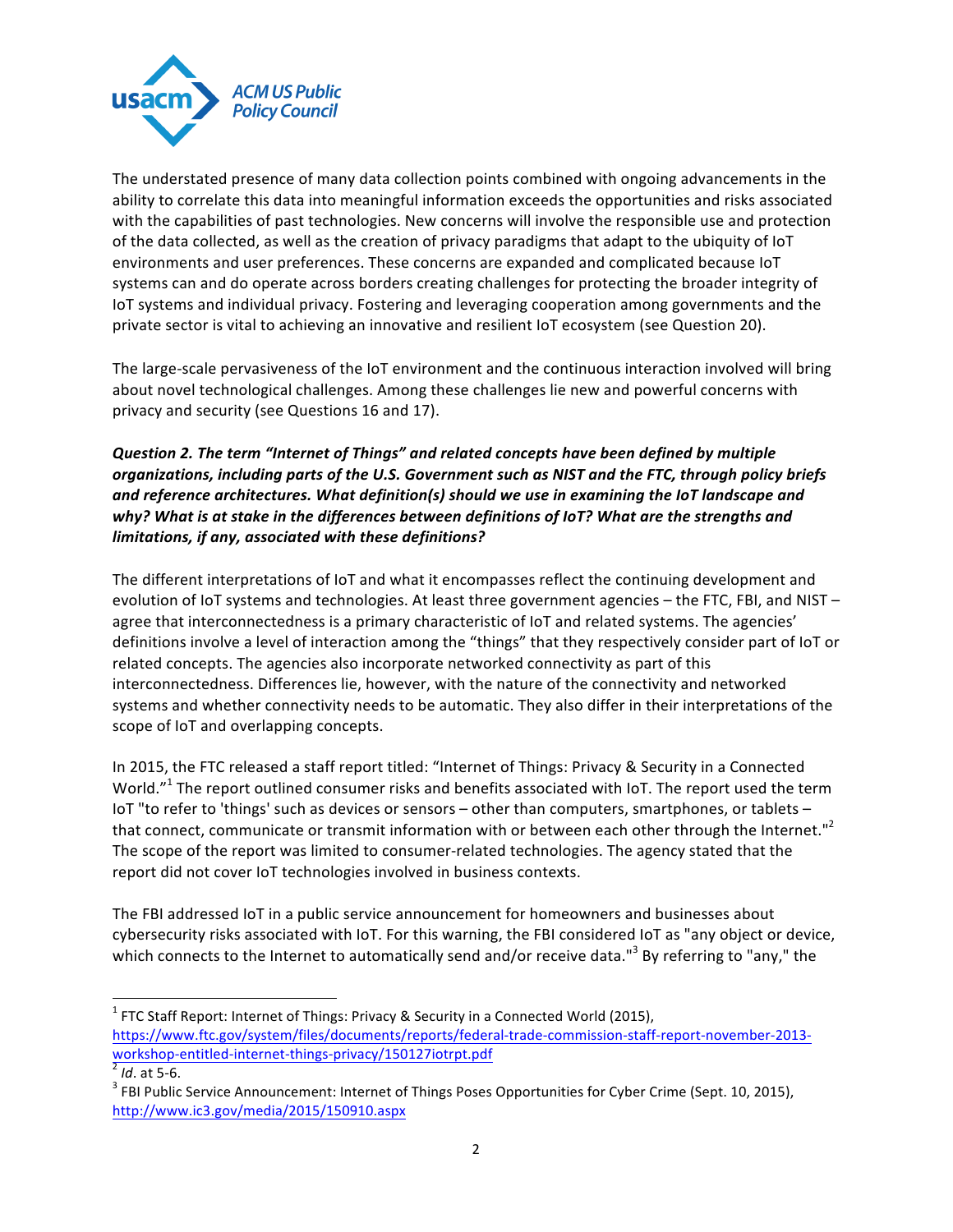

<u> 1989 - Jan Samuel Barbara, margaret e</u>

FBI included a greater variety of devices than the 2015 FTC staff report, which excluded computers, smartphones, and tablets. The FBI also included the condition that devices must send or receive data "automatically." Although IoT devices and sensors may automatically send or receive data, the "things" do not need to be constantly connected. They can connect intermittently. Also, they may not use standard Internet protocols at the system edge; rather, they may be directly or remotely accessed, configured, or operated manually or non-autonomically.

In the NIST draft Framework for Cyber-Physical Systems (CPS), the CPS Public Working Group categorized IoT along with Industrial Internet and other similar systems as overlapping and related concepts of "cyber-physical systems."<sup>4</sup> The framework did not offer a conclusive definition of IoT. However, because the concepts are often used interchangeably and have "significant overlap," the Working Group asserted that the approaches outlined in the framework are equally applicable to IoT.

A review of the definition of IoT and related concepts has shown a lack of consensus. Given the current and expected technology, we caution against prematurely adopting a definition. We encourage further discussion among government and stakeholders, including businesses, academia, professional societies, consumer advocates, nonprofits, and other civil society organizations on what encompasses the IoT landscape and how it relates to or differs from other related systems.

# **Question 5. Please provide information on any current (or concluded) initiatives or research of** significance that have examined or made important strides in understanding the IoT policy landscape. Why do you find this work to be significant?

ACM's conferences, publications, and Special Interest Groups provide forums for computing professionals from around the globe to exchange information on the technical, social, ethical, and policy aspects of IoT.

Some of the ACM Special Interest Groups addressing IoT include the Special Interest Group on Computer-Human Interaction (SIGCHI), the Special Interest Group on Applied Computing (SIGAPP), the Special Interest Group on Spatial Information (SIGSPATIAL), the Special Interest Group on Management of Data (SIGMOD), the Special Interest Group on Mobility of Systems, Users, Data and Computing (SIGMOBILE), the Special Interest Group on Security, Audit and Control (SIGSAC), and the Special Interest Group on Embedded Systems (SIGBED), among others.

Among ACM's existing publications providing technical and policy information about IoT are articles submitted for an ACM *Ubiquity* symposium on the topic.<sup>5</sup> The symposium articles explore the complex issues of IoT from multiple perspectives, including privacy and security. A forthcoming Special Issue of the ACM Transactions on Computer-Human Interaction (ACM TOCHI) will address end user development for IoT.<sup>6</sup> Further, upcoming ACM conferences and workshops will address topics such as

 $4$  NIST Cyber-Physical Systems Public Working Group, Draft Framework for Cyber-Physical Systems (Sept. 2015),

available at <u>https://pages.nist.gov/cpspwg/</u>.<br><sup>5</sup> Ubiquity Symposium on "The Internet of Things (IoT)" (2016), <u>http://ubiquity.acm.org/symposia.cfm</u><br><sup>6</sup> Special Issue of ACM Transactions on Computer-Human Interaction (AC the Internet of Things" (forthcoming), https://tochi.acm.org/end-user-development-for-the-internet-of-things/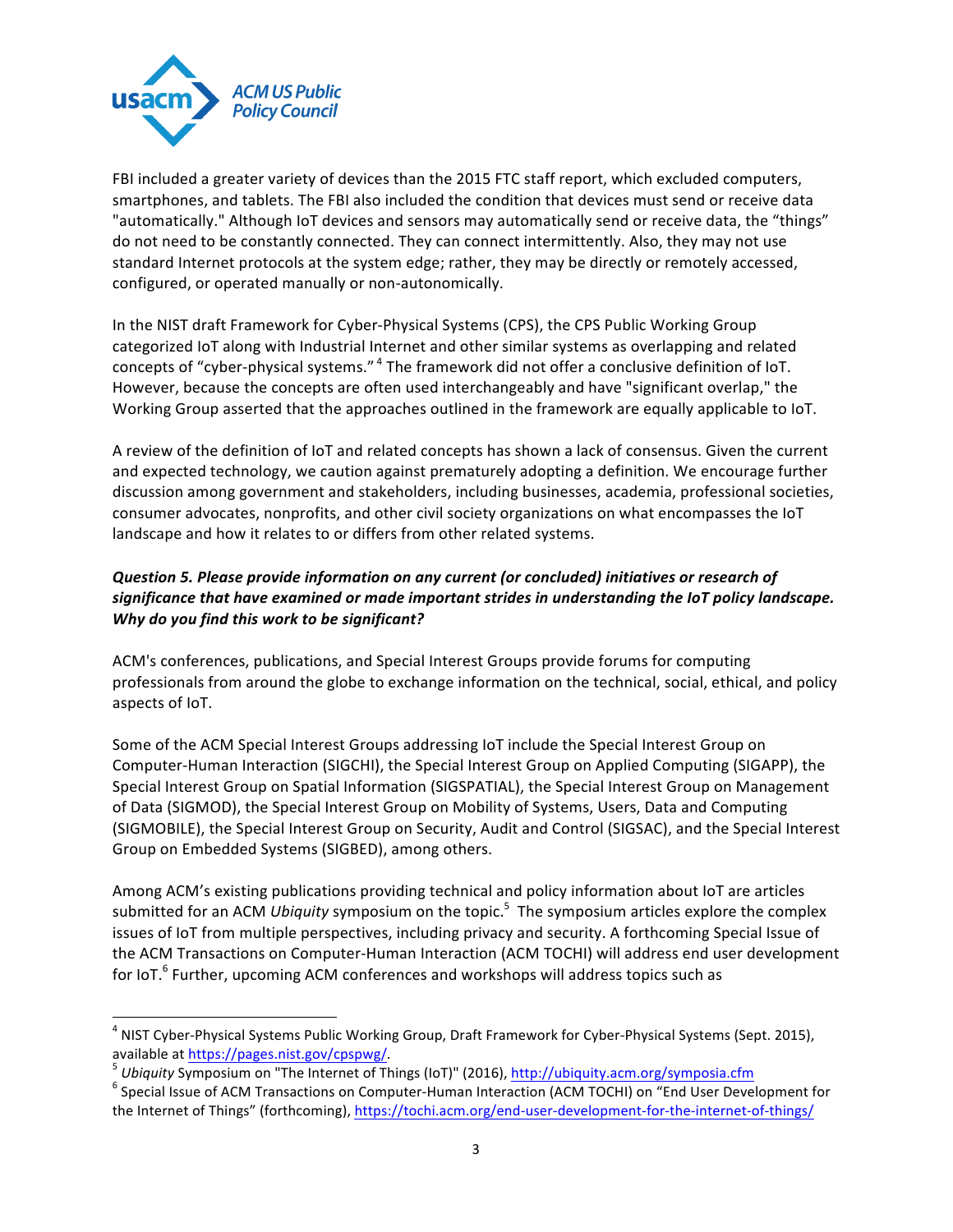

<u> 1989 - Jan Samuel Barbara, margaret e</u>

IoT systems in urban spaces,<sup>7</sup> IoT security,<sup>8</sup> and the trustworthiness of embedded devices and sensors within IoT.<sup>9</sup>

Additionally, USACM has formed a working group to address the emerging policy issues related to IoT. The working group will survey the IoT policy landscape and support stakeholder discussions. The group will examine technological issues related to IoT such as interoperability, network, standards, and spectrum. The group will analyze privacy and security concerns unique to IoT.

*Question* 6. What technological issues may hinder the development of IoT, if any? A) Examples of possible technical issues could include interoperability, insufficient/contradictory/proprietary standards, spectrum availability and potential congestion, availability of network infrastructure or an *issue not listed B)* What can the government do, if anything, to help mitigate these technical issues? *Where may government/private sector partnership be beneficial?* 

Interoperability allows the different components of the IoT ecosystem to function in harmony. Interoperable systems have impacts on privacy and security. The ability for devices and sensors to interact allows vulnerable legacy items to be phased out and replaced with updated components. Conversely, selective non-interoperability can enhance privacy by preventing information flow into certain contexts where privacy might be in peril. There may be contexts in which lack of interoperability should actually be seen as a goal or mitigation rather than an obstacle.

Composability will be a technical issue to consider, particularly given the large number of IoT devices and sensors that interact with each other. As a unit, a device or sensor may meet security, privacy, and safety requirements. However, when combined or integrated with other devices and sensors, as expected in IoT, there is no certainty that these properties will remain. In a composable infrastructure, systems can assemble in a variety of combinations based on user needs. The integration of all these properties and behaviors brings opportunity but also can have unintended consequences for the IoT ecosystem.

It is important to recognize that the value of IoT is in ecosystems rather than the individual component or cross-device interactions. This goes beyond the standard concept of interoperability and composability at the communications or the software level and into information semantics. For example, data within streams that flow between IoT devices and sensors can mean different things to different components.

Data ownership, data maintenance, and data attribution are also important to consider in the development of IoT. These issues raise concerns about data quality, networked storage, and legacy file

 $^7$  Second European Alliance for Innovation (EAI) International Conference on IoT in Urban Space, May 24-25, 2016,

Tokyo, Japan (held In-cooperation with ACM SIGAPP, SIGCHI and SIGSPATIAL), http://urbaniot.org/2016/ 8 Theory of Implementation Security Workshop, October 24-28, 2016, Vienna, Austria (co-located with the 23rd ACM Conference on Computer and Communications Security), https://www.cosic.esat.kuleuven.be/events/acmccs2016/

<sup>9</sup> Sixth International Workshop on Trustworthy Embedded Devices, October 24-28, 2016, Vienna, Austria (colocated with the 23rd ACM Conference on Computer and Communications Security), http://th.informatik.unimannheim.de/trusted-workshop/2016/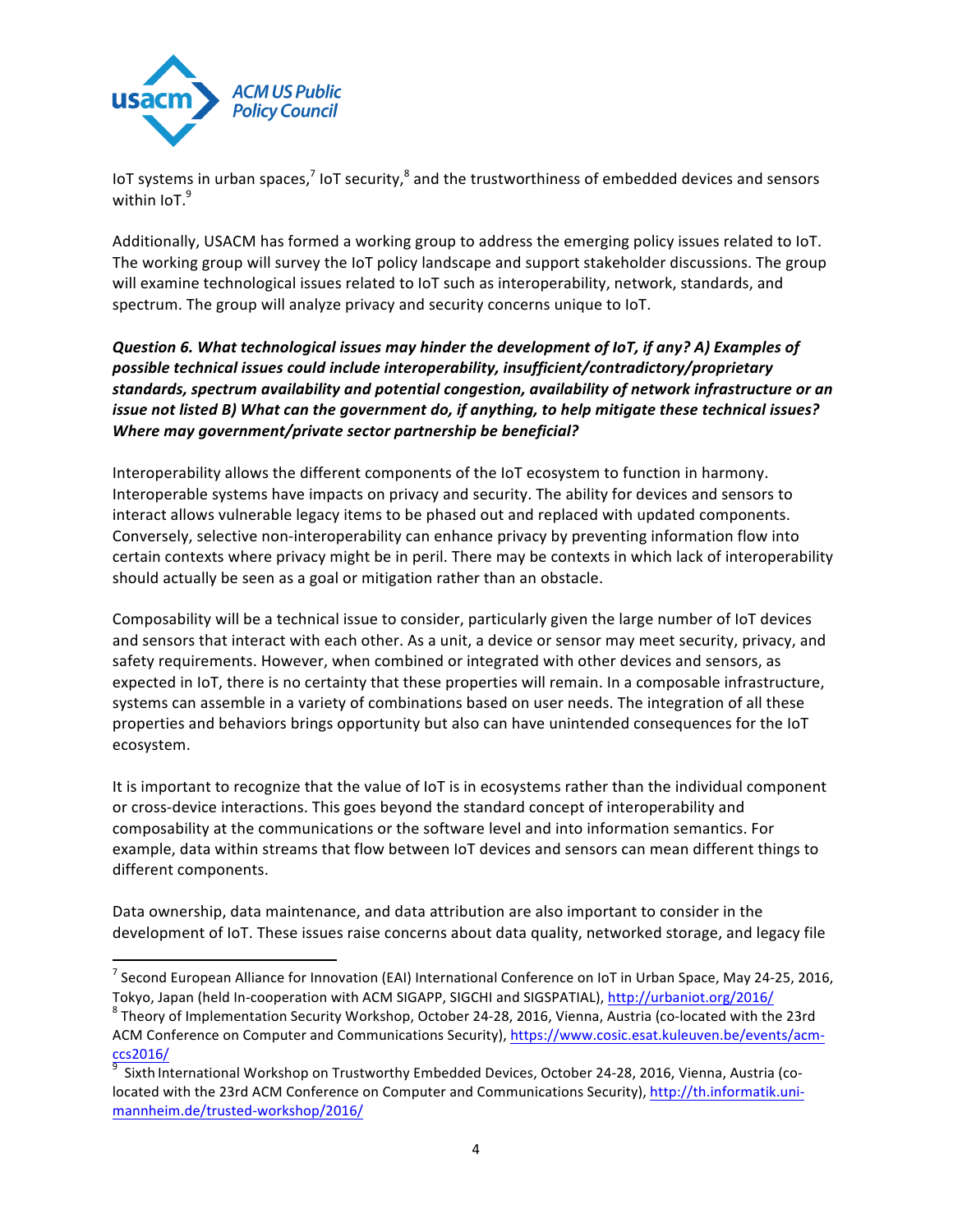

formats. Moreover, the large scale of data creation and storage can overwhelm available infrastructure. A challenge that is inherently tied to these considerations is the maintenance of metadata, especially as it concerns data integrity and data ownership. Metadata, referred to as "data about data," provide context on data. Some of the attributes that may be displayed by metadata are location, owner, domain, or manufacturer. A function of metadata is to provide context that can later be used for applications or analysis. If there are multiple data points for the same item, one may be materially older. Failure to maintain the metadata prevents usage of the most current data, which can have negative effects on later applications of the same data. Similar metadata concerns are associated with permissible use. Unless the premise is that all data collected may be used by everyone, data ownership will pose a serious challenge.

The emergence of IoT happens in a situation of unprecedented globalization where technical issues cross borders. As such, these discussions require coordination across governments (see Question 20).

## **Question 7. NIST and NTIA are actively working to develop and understand many of the technical** underpinnings for IoT technologies and their applications. What factors should the Department of *Commerce and, more generally, the federal government consider when prioritizing their technical* activities with regard to IoT and its applications, and why?

The pervasiveness of IoT devices and sensors and their high interconnectedness will make it very difficult and expensive to retrofit and address issues like security, privacy, and safety. Proactively addressing these issues is important. Appropriately crafted principles to help guide technical development can help enable innovation and can help avoid systemic mistakes. We address privacy and security concerns related to these technical underpinnings in Questions 16 and 17.

We urge the federal government to consider prioritizing privacy and security research in IoT. Given that IoT involves many factors, we encourage research that addresses broad solutions.

# *Question 16. How should the government address or respond to concerns about IoT? A) What are the* cybersecurity concerns raised specifically by IoT? How are they different from other cybersecurity *concerns?*

The multifaceted nature of IoT brings with it a new set of opportunities and threats. Specific concerns raised by IoT are marked by the pervasiveness and diversity of IoT devices and sensors. IoT crosses virtual boundaries as devices and sensors are now intertwined with consumers' lives in the physical world. Security threats with IoT have broader implications of physical security and safety risks.

We see the following two distinctive categories of technical, security-related properties that IoT systems introduce:

- Pervasiveness. Many IoT systems are already ubiquitous and invisible and may continue this trend as they mature, reducing opportunities for humans to control such systems due to their ubiquity and transparency of operation.
- **Heterogeneity.** IoT systems incorporate a wide variety of interconnected devices that create interoperability challenges. IoT interconnectivity naturally leads to interaction of systems and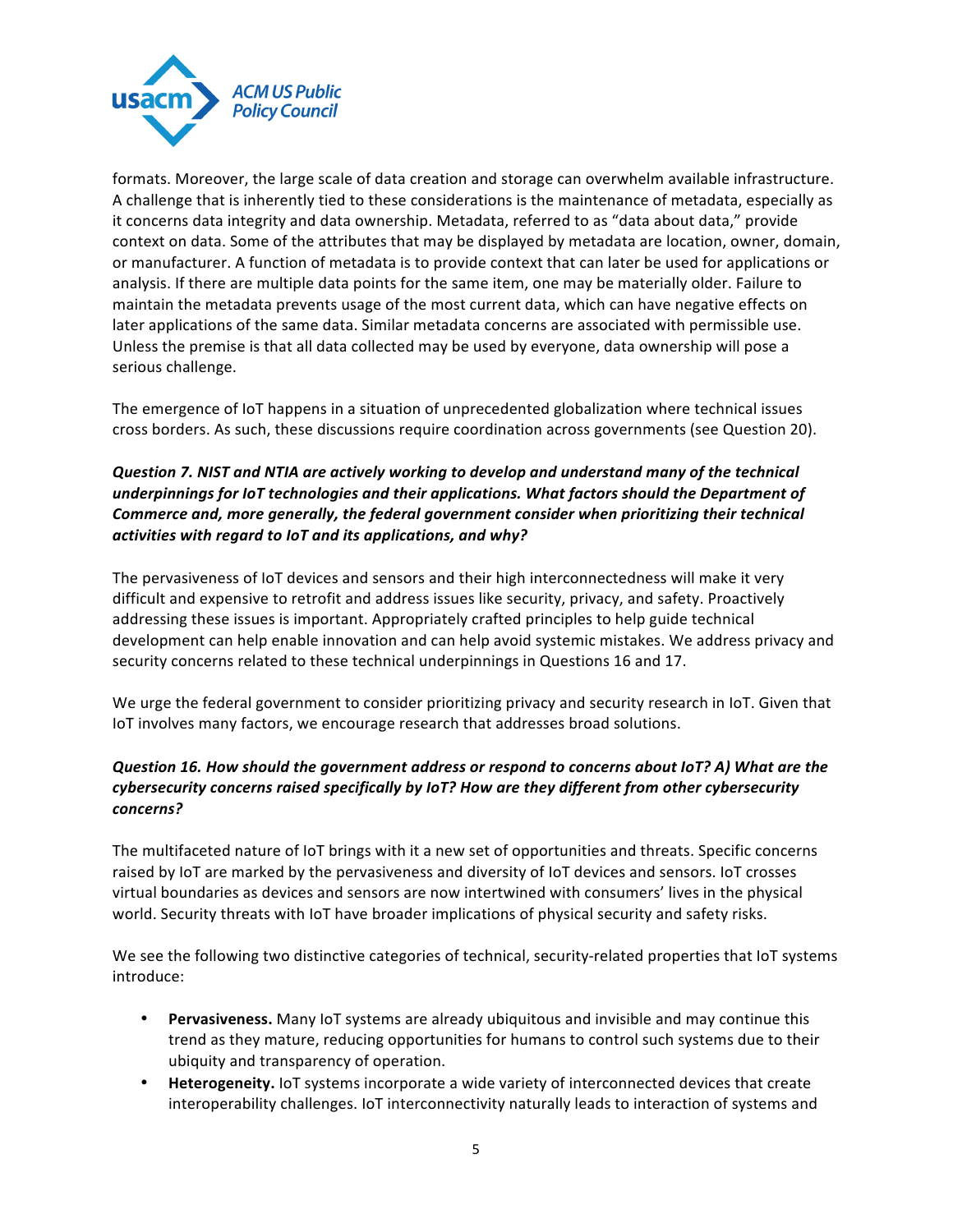

components that are built by different vendors, according to different standards, and using different protocols. The magnitude of the diversity in IoT environments is extensive and introduces interoperability challenges that can lead to substantial system vulnerability.

Security threats are critical in the evolving context of the IoT ecosystem. IoT systems have network, device, and data levels that will require unique and tailored security. The limited configuration of certain technologies embedded within IoT may prevent necessary updates. IoT devices are likely to be long-lived (sometimes lasting decades), and will undoubtedly require patches as security issues are identified. Methods to allow updates from reputable sources, sometimes despite low bandwidth network and intermittent connections should be considered as they are necessary for the secure use of IoT devices and sensors, especially over the long term. The vulnerability of these legacy items can have potentially devastating consequences for users. It is imperative that standards and guidelines for the technologies in the IoT environment are able to adapt to the constant changes in IoT environments.

The ubiquitous, heterogeneous nature of IoT raises concerns involving the trustworthiness of the devices and sensors. The trustworthiness includes security, privacy, safety, reliability, and resilience. Trustworthiness poses a greater concern in IoT as devices and sensors continue to proliferate with high interconnectedness and integration.

# *Question 17. How should the government address or respond to privacy concerns about IoT? A) What*  are the privacy concerns raised specifically by IoT? How are they different from other privacy *concerns?*

Meeting the dual imperatives of protecting privacy and security will be an issue for IoT and raises questions on the relationship between cybersecurity and privacy risks. Many privacy risks are interdependent with other types of risks, data actions, and processes. Addressing privacy concerns will entail an understanding of the way privacy risks work in tandem with security risks so as to address risks comprehensively. Five major considerations should be technically addressed within the IoT infrastructure and these include data integrity, identity management, trust management, data protection, and data volume.

- Data integrity ensures that data produced and captured in the IoT environment can be trusted and has not been compromised.
- **Identity management** is the administration of identities within an IoT system.
- **Trust management** takes into account the human component of IoT devices and sensors as well as their ubiquity and ensures that the devices and sensors transmitting the data can be trusted. The ubiquity of the devices and sensors may require a multi-value and multi-dimensional approach to trust. Rather than trusted or untrusted, devices and sensors may have varying levels of trust, possibly dynamically determined.
- **Data protection**, from the technical viewpoint, encompasses the guarantee that sensitive information captured in a variety of environments, including information about physical environments, is protected while maintaining the functionality of IoT.
- **Data volume** refers to the massive amounts of data that IoT components capture that directly relate to human activity. The large volume of sometimes highly personal data can be used in unintended ways, like to create detailed predictive profiles of individuals. Moreover, the